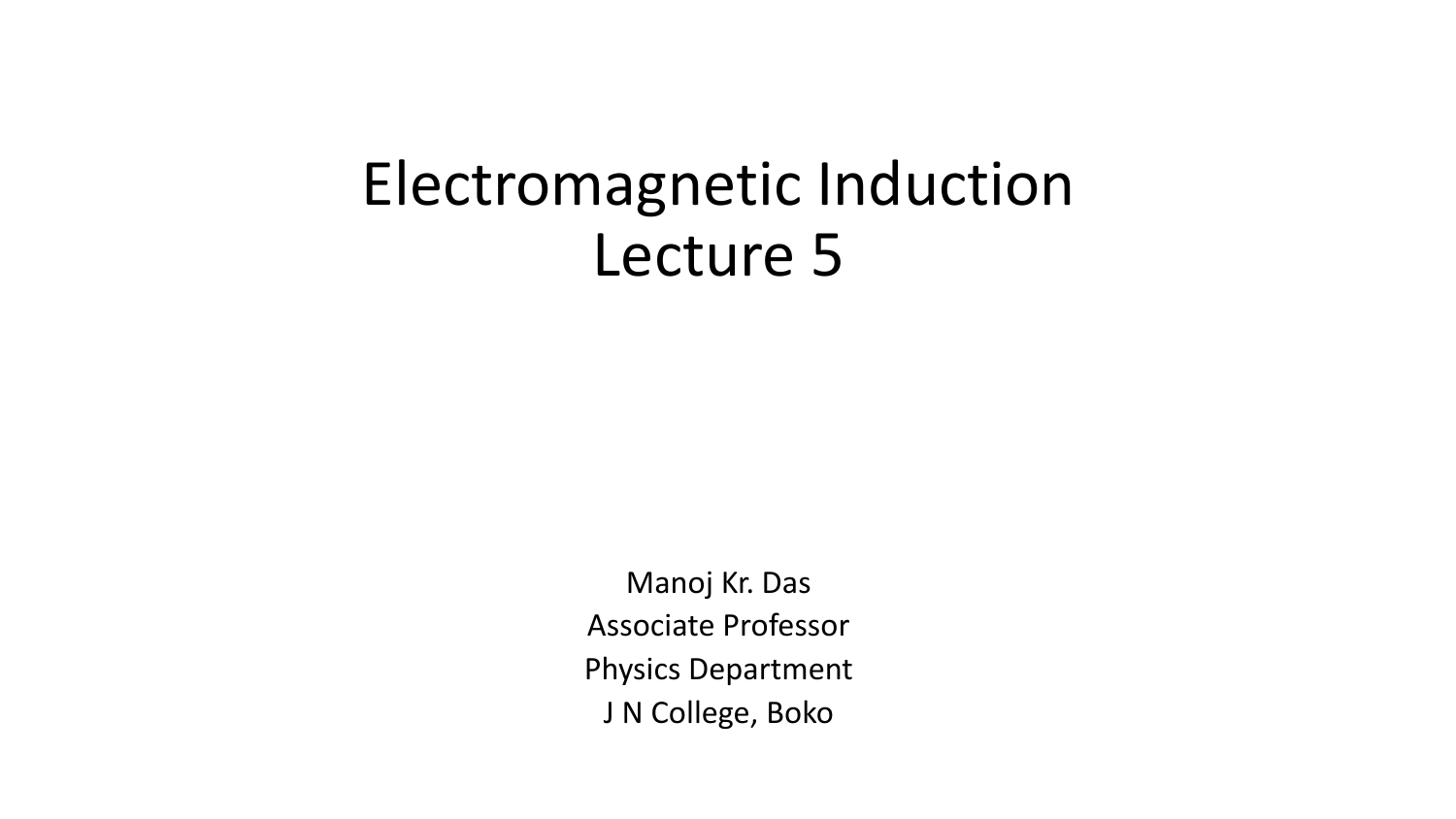#### **Reciprocity Theorem:**

The mutual inductance between two coils is used to evaluate the effect of changing the current in one coil on the behaviour of the current in the second coil. Let

$$
E_{21} = M_{21} \left(\frac{di_1}{dt}\right) \to (i)
$$

This induce emf will produce current  $i_2$  in the secondary coil which also produce induce emf in the secondary coil. Thus

$$
E_{12} = M_{12} \left(\frac{di_2}{dt}\right) \rightarrow (ii)
$$

The force experienced by an element  $\partial l_2$  of the secondary coil carrying current  $i_2$  and assumed to be placed in a magnetic field  $B_1$  (due to current  $i_1$  in the primary coil) is given by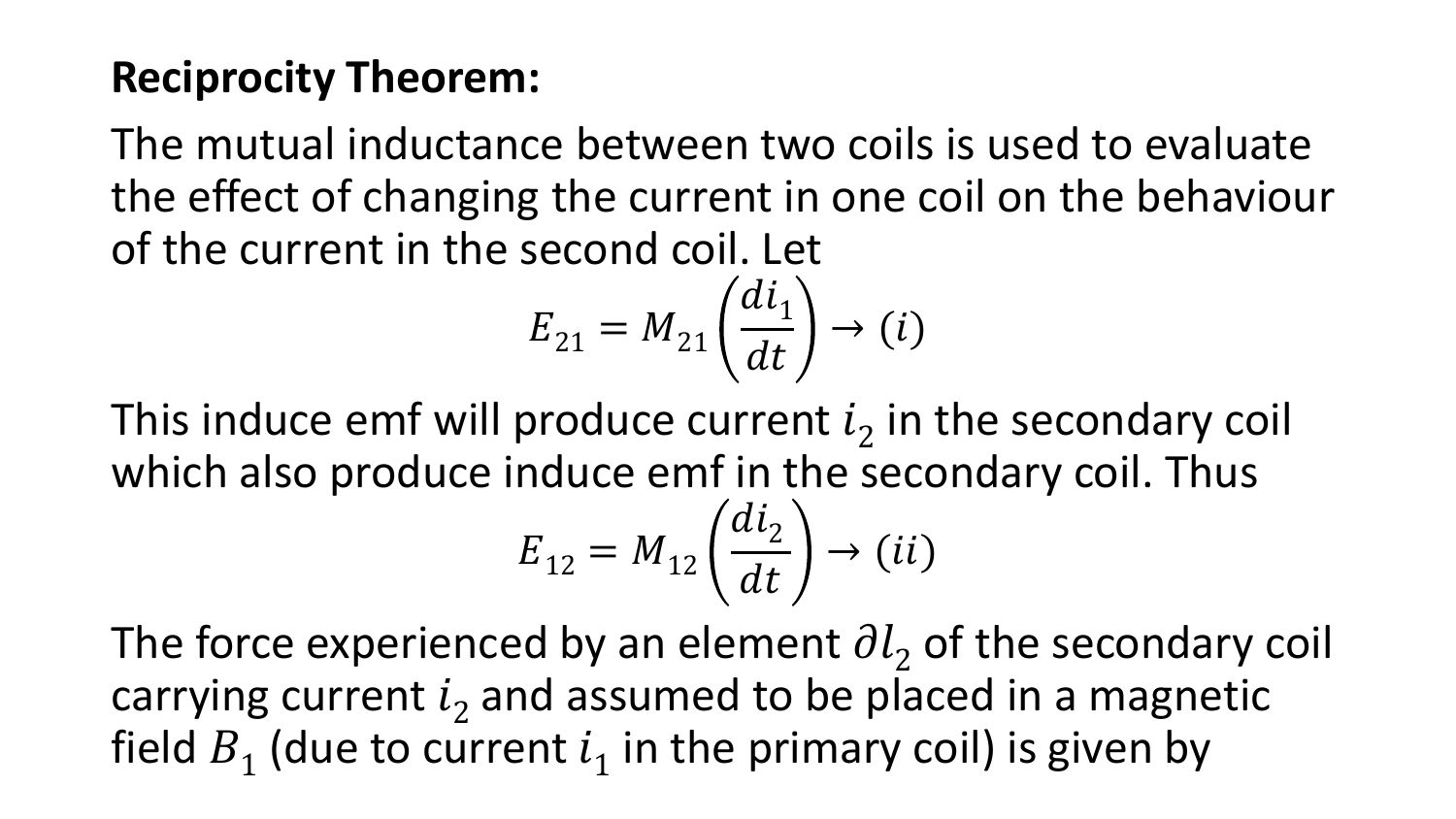$$
\partial F_1 = i_2 \partial l_2 \times B_1 \to (iii)
$$

Therefore the amount of work done in displacing this element by a distance  $\partial r$  is

$$
\partial W_2 = [i_2(\partial l_2 \times B_1)] \partial r \to (iv)
$$
  
\n
$$
\Rightarrow \partial W_2 = i_2 \partial \varphi_{21} \to (v)
$$

Where  $\partial \varphi_{21}$  is the flux linked with the volume of parallelopiped of  $\left(\partial l_2 \times B_1\right)\partial r$ .

This relation is same for motion of secondary coil. Thus  $\partial W_2$ represent the work done in displacing a secondary coil by a distance  $\partial r$  and  $\partial \varphi_{21}$  is the additional flux linked with the secondary coil by virtue of current in the primary coil. The total work done in bringing the secondary coil from far apart to a point where flux linkage is  $\varphi_{21}$ .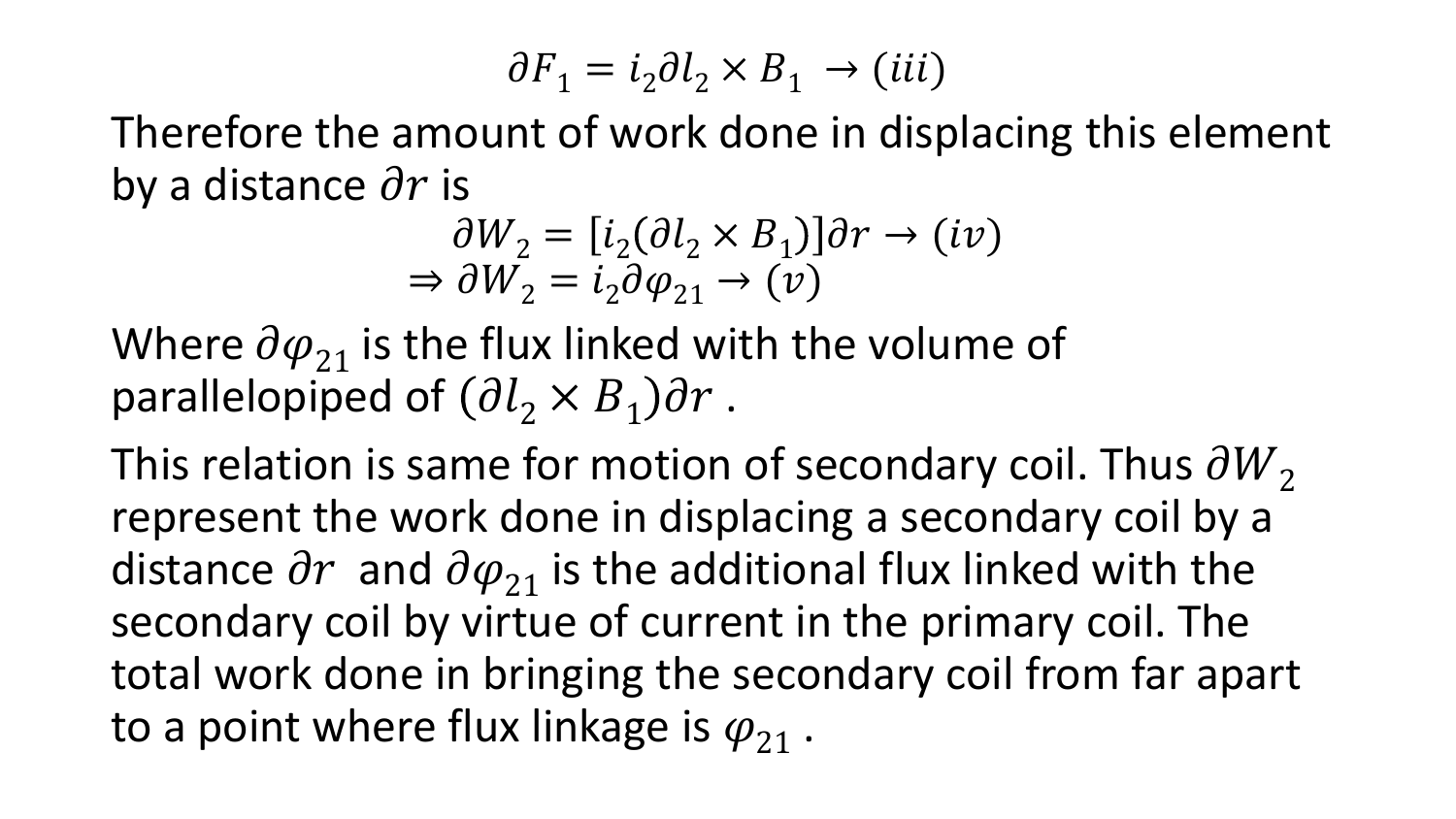$$
W_2 = \int \partial W_2 = \int i_2 \partial \varphi_{21} = i_2 \varphi_{21} \rightarrow (vi)
$$

Similarly the work done in bringing the primary coil keeping the secondary coil fixed. Therefore

$$
W_1 = \int i_1 \partial \varphi_{12} = i_1 \varphi_{12} \rightarrow (vii)
$$

Since the initial states are equivalent regardless of the way. **Hence** 

$$
W_1 = W_2
$$
  
\n
$$
\Rightarrow i_1 \varphi_{12} = i_2 \varphi_{21}
$$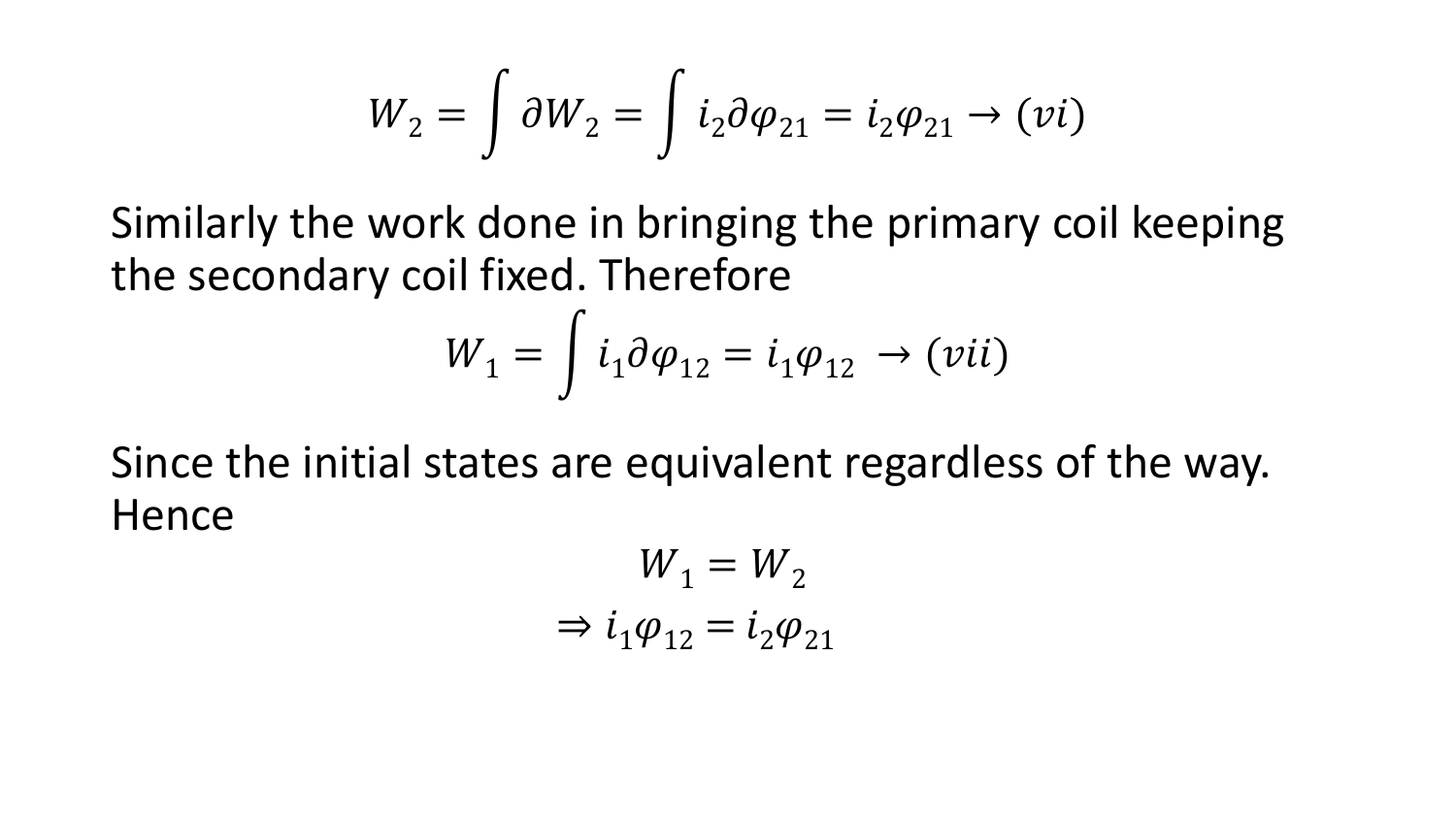$$
\Rightarrow i_1(M_{12}i_2) = i_2(M_{21}i_1)
$$
  
\n
$$
\Rightarrow M_{12} = M_{21} \rightarrow (viii)
$$

Hence the mutual inductance of the coils remains same whether the current is flowing in first or second coil. This is known as Reciprocity Theorem of mutual inductances.

If  $M_{12} = M_{21} = M$  then the amount of work done and the potential energy of the coil is

$$
W = W_1 = W_2 = Mi_1 i_2 \rightarrow (ix)
$$

#### **Energy Stored in an Inductor:**

Let a resistance of value R an inductor having self inductance  $L$  and a battery of e.m.f.  $e$  are connected in series as shown in Fig1. Let I be the current flowing in the circuit at any instant  $t$ .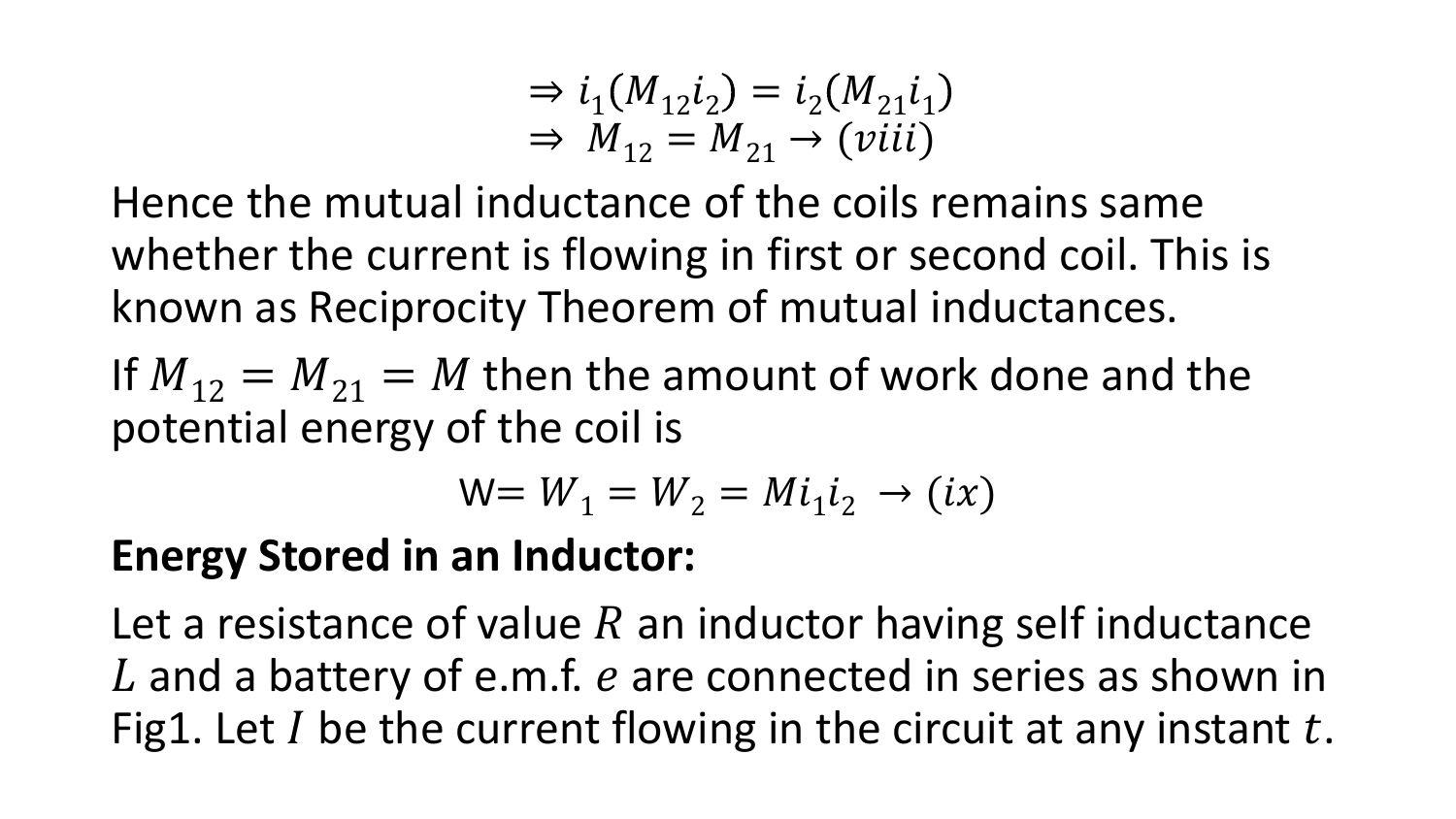Therefore

$$
e - L\frac{dI}{dt} = RI \to (x)
$$

If  $dQ$  be the charge moved through the circuit then the work done by the e.m.f. e will be

$$
dW = edQ = eldt \rightarrow (xi)
$$

$$
\Rightarrow \frac{dW}{dt} = el = \left(RI + L\frac{dI}{dt}\right)I
$$

$$
\Rightarrow \frac{dW}{dt} = RI^2 + LI\frac{dI}{dt} \rightarrow (xi)
$$



Fig 1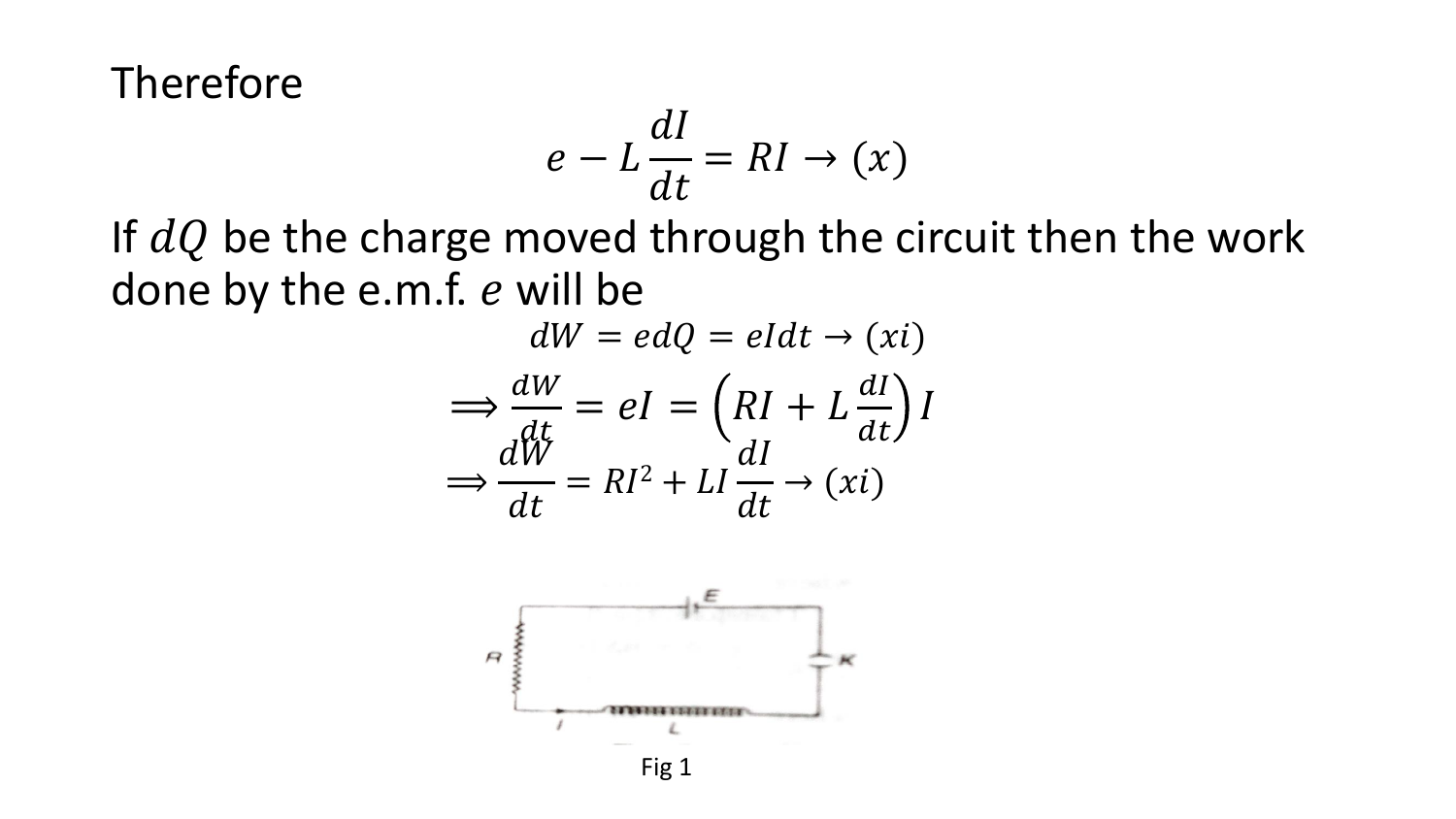Therefore the total work done will be

$$
W = \int \frac{dW}{dt} dt = R \int I^2 dt + L \int I dl
$$

$$
W = R \int I^2 dt + \frac{1}{2}LI^2 \rightarrow (xi)
$$

The first term of the above equation represents the energy dissipated in the form of joule heat and the second term is the energy stored in the inductance.

## **Magnetic Energy Stored in a series of Inductance:**

Let us assume that the initial current in all circuits at  $t = 0$  is zero and attain their equilibrium value at time  $t = T$ .

The induced e.m.f. in the  $k<sup>th</sup>$  circuit will be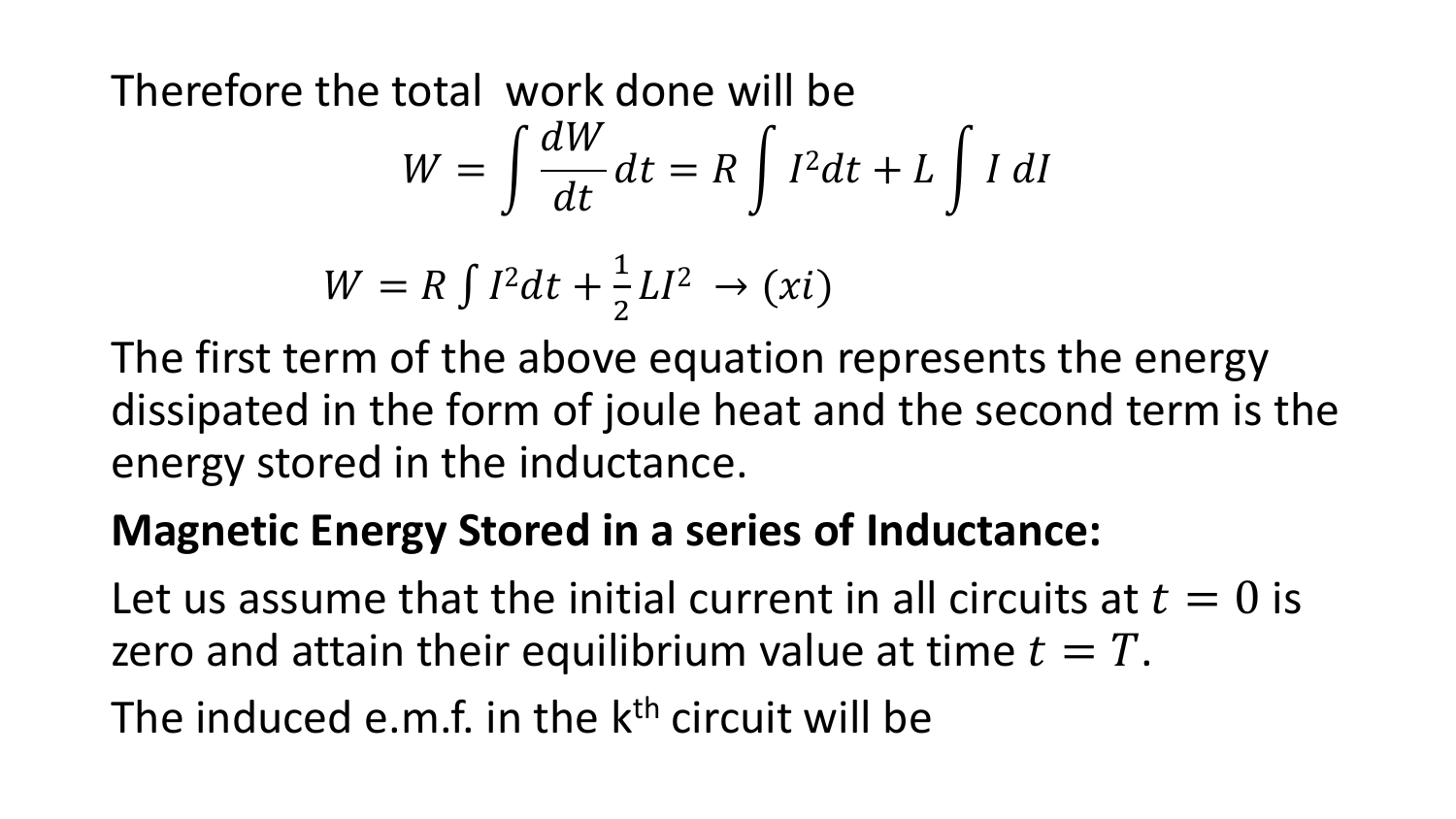$$
e_k = \frac{d\varphi_k}{dt} \to (xii)
$$

Let the current in each circuit and the flux through it be some fraction  $\alpha$  of the equilibrium values. Therefore

$$
I_k(t) = \alpha I_k \text{ and } \varphi_k(t) = \alpha \varphi_k \to (xiii)
$$

Therefore total work done by the k<sup>th</sup> circuit will be

$$
W_k = \int_{0_T}^{T} e_k I_k(t) dt \rightarrow (xiv)
$$
  

$$
W_k = \int_{0}^{T} \varphi_k \frac{d \propto}{dt} \alpha I_k dt
$$
  

$$
W_k = I_k \varphi_k \int_{0}^{1} \alpha d\alpha
$$
  

$$
W_k = \frac{1}{2} I_k \varphi_k \rightarrow (xv)
$$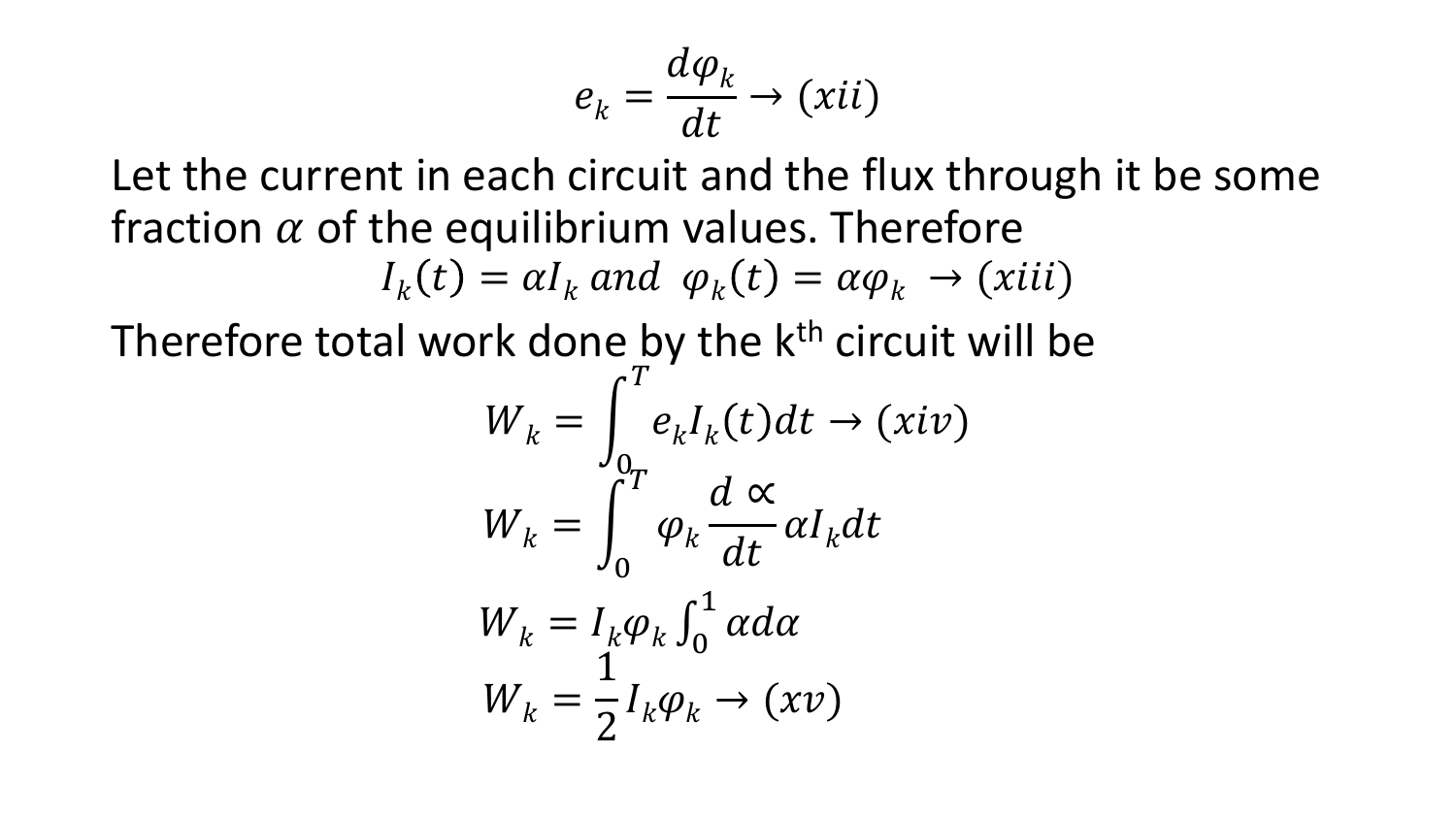Therefore for all circuit

$$
W = \frac{1}{2} \sum_{k} I_{k} \varphi_{k} \to (xvi)
$$
  
Here 
$$
\varphi_{k} = L_{k} I_{k} + \sum_{k \neq j} M_{kj} I_{j} \to (xvii)
$$

Therefore for a pair of inductance

$$
W = \frac{1}{2}L_1I_1^2 + \frac{1}{2}L_2I_2^2 + M_{12}I_1I_2 \rightarrow (xviii)
$$

# **Magnetic Energy Density:**

Amount of magnetic energy stored per unit volume is called the energy density of the magnetic field. Considering a solenoid of length  $l$  having  $N$  turns and carrying a current  $i_0$ , magnetic induction  $B$  inside the solenoid is

$$
B = \mu_0 \mu_r \frac{Ni_0}{l} \rightarrow (xix)
$$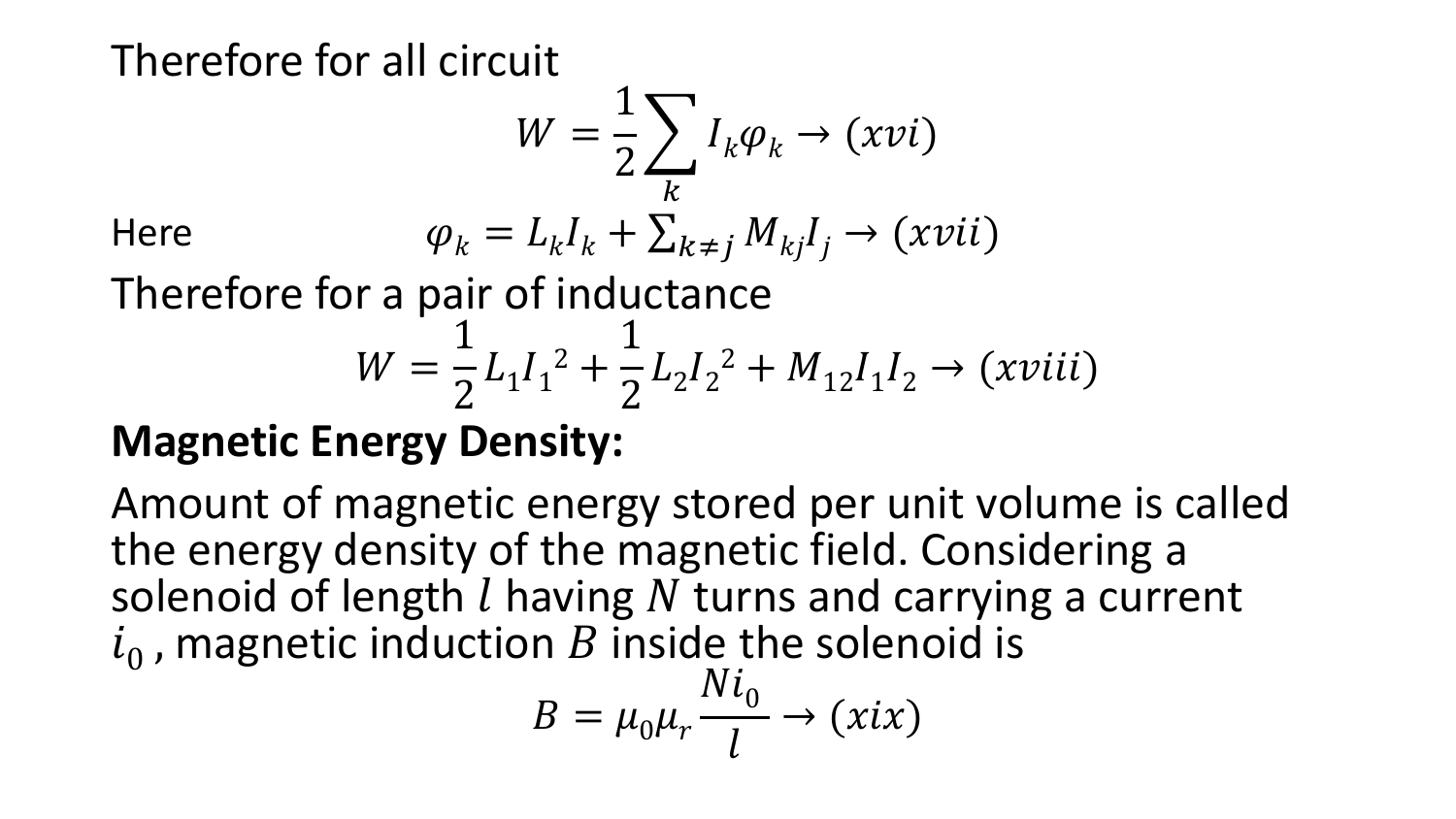Now coefficient of self induction of solenoid is given by  $L = \mu_0 \mu_r nNA = \mu_0 \mu_r$  $N^2A$  $\boldsymbol{l}$  $\rightarrow (xx)$ 

Energy stored in the magnetic field is

$$
W = \frac{1}{2}Li_0^2 \rightarrow (xxi)
$$

Again we know

$$
i_0 = \frac{Bl}{\mu_0 \mu_r N} \to (xxii)
$$

Therefore

$$
W = \frac{1}{2} \frac{\mu_0 \mu_r N^2 A}{l} \times \left(\frac{B l}{\mu_0 \mu_r N}\right)^2 \to (xxiii)
$$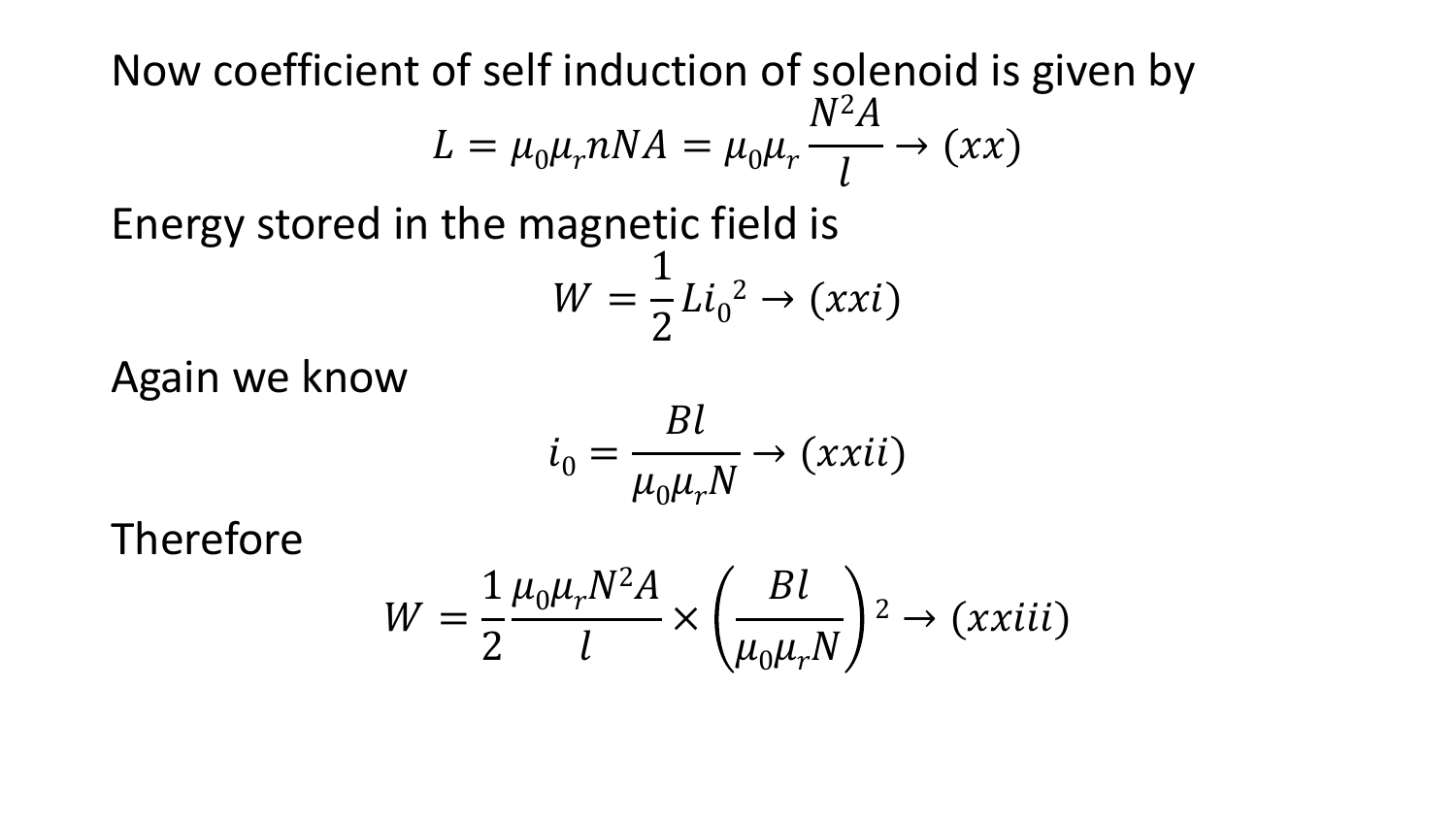$$
w = \frac{1}{2} \frac{B^2}{\mu_0 \mu_r} Al
$$
  
\n
$$
w = \frac{1}{2} \frac{B^2}{\mu_0 \mu_r} V
$$
  
\nTherefore energy density  
\n
$$
\frac{W}{V} = \frac{1}{2} \frac{B^2}{\mu_0 \mu_r} \rightarrow (xxiv)
$$
  
\nFor air core solenoid  $\mu_r = 1$ , then energy density is  $\frac{1}{2} \frac{B^2}{\mu_0}$ .

Thus energy density of magnetic field varies directly as the squre of strength of magnetic field.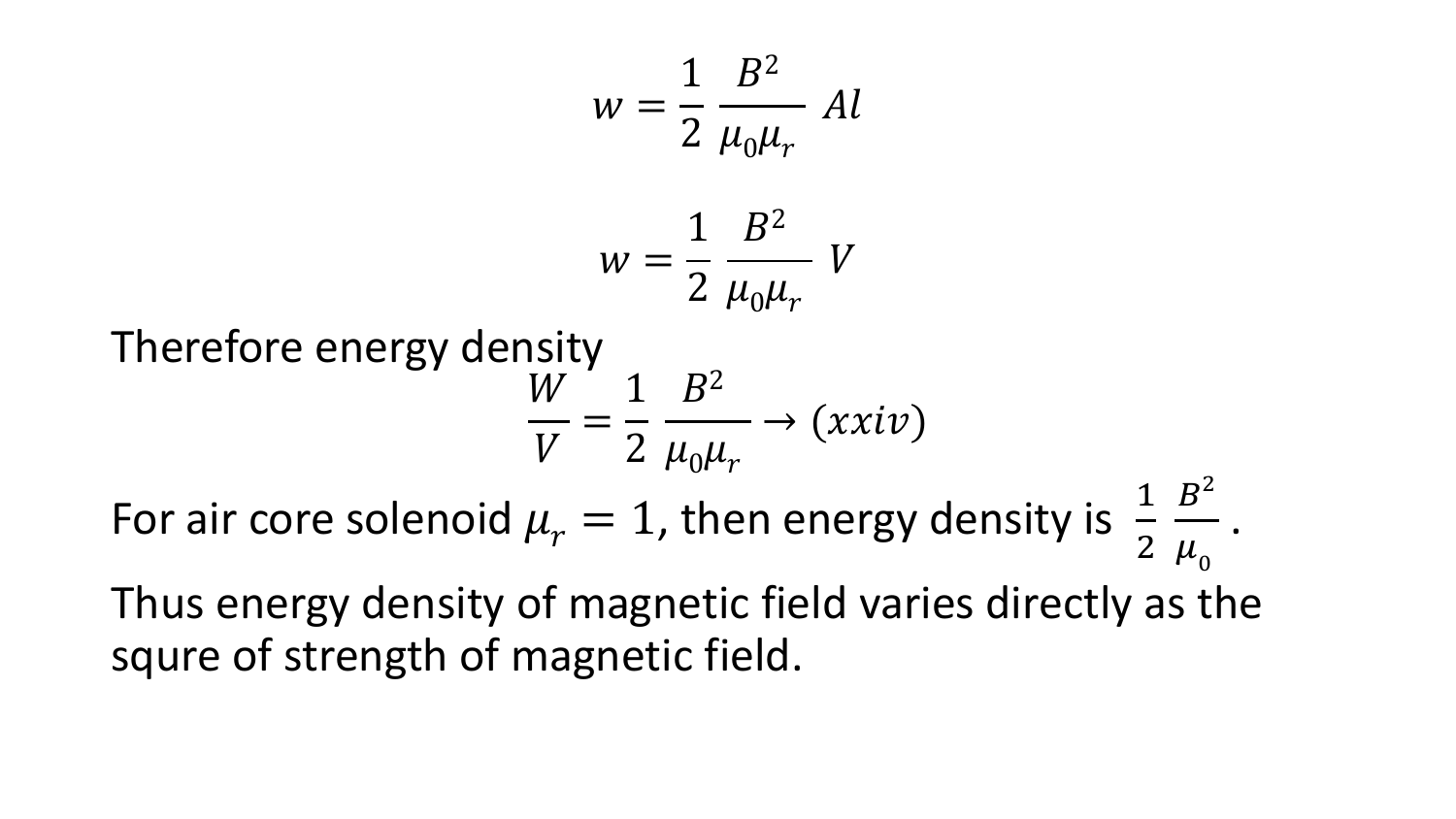#### **Current Density:**

Current density at any point in a conductor is defined as current passing through an infinite small area held at that point in a direction perpendicular to the direction of flow of charge

$$
dI = J. dA \rightarrow (xxv)
$$

Therefore

$$
I = \int dI = \iint J dA = J.A = JACos\theta \rightarrow (xxvi)
$$

Here current density is same across the cross-section. Therefore

$$
J = \frac{I}{A} \rightarrow (xxvii)
$$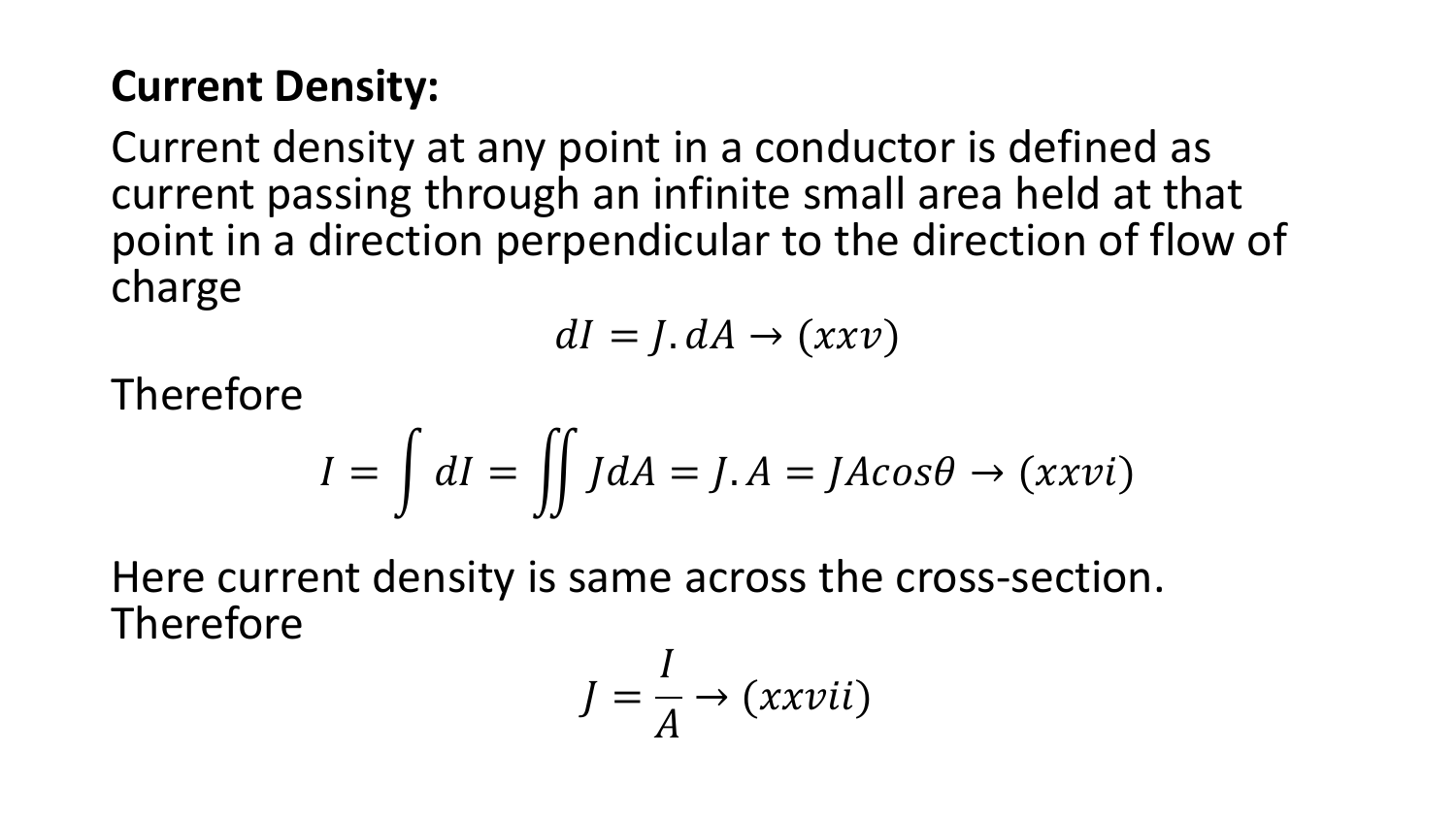Therefore magnitude of current density is defined as amount of electric current per unit area.

# **Equation of Continuity:**

It is the law of conservation of charge. Let amount of current  $dI$ , leaving an area  $dA$  is

 $dI = JdA \rightarrow (xxviii)$ 

Therefore

$$
I = \iint J dA \to (xxix)
$$

Again we know

$$
I = -\frac{dq}{dt} \rightarrow (xxx)
$$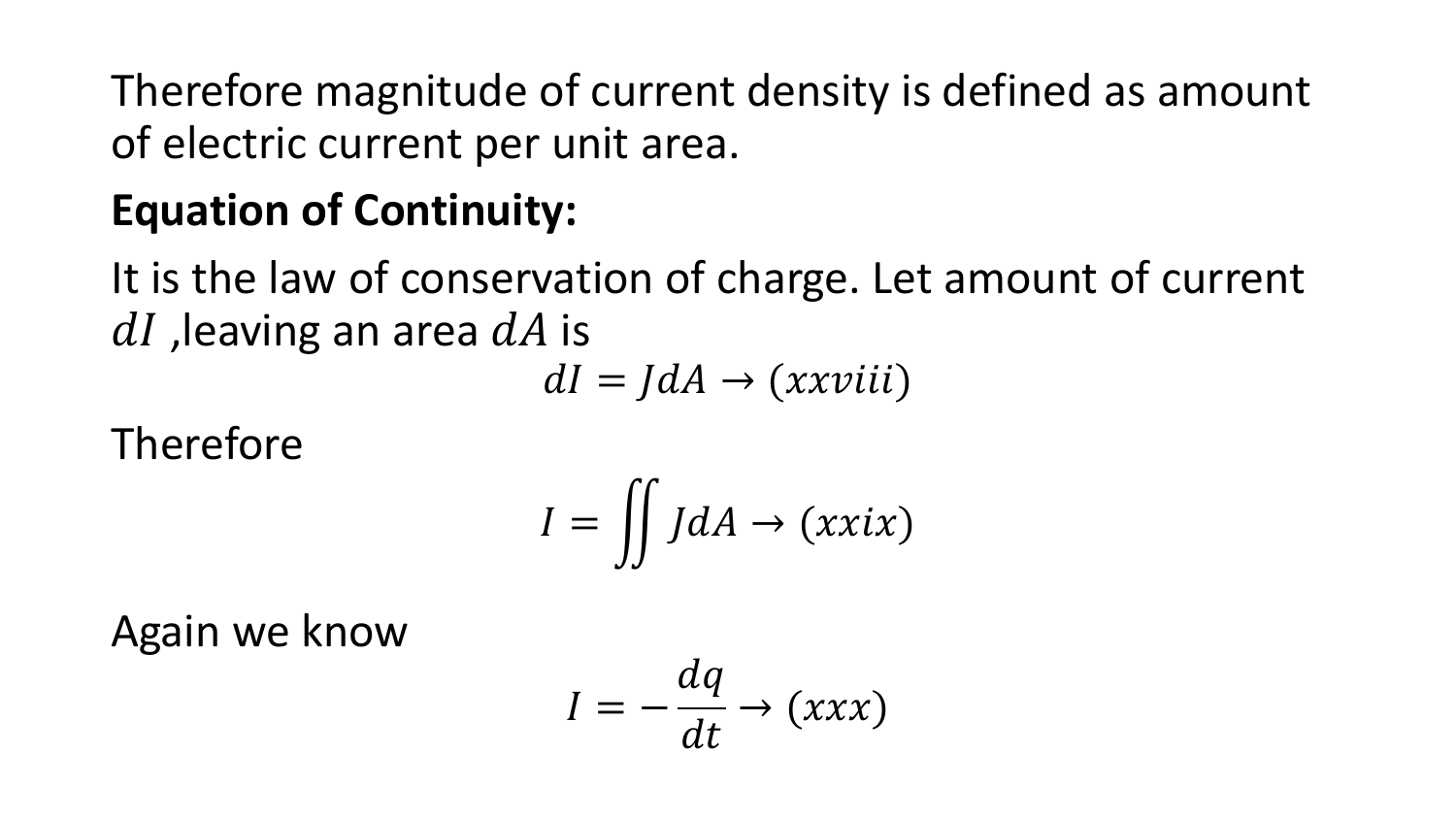Therefore

$$
\iint J dA = -\frac{dq}{dt} \rightarrow (xxxi)
$$

But we know that  $q = \iiint \rho dV$ . Therefore  $\iint dA = -\iiint \frac{d\rho}{dt}$  $\frac{dV}{dt}dV \rightarrow (xxxii)$ 

Again from Gausses Divergence Theorem we know  $\iiint J dA = \iiint \nabla J dV \rightarrow (xxxiii)$ 

So from equation  $(xxxii)$  and  $(xxxiii)$ , we can write  $\iiint \nabla J dV = -\iiint \frac{d\rho}{dt}$  $\frac{dV}{dt}dV$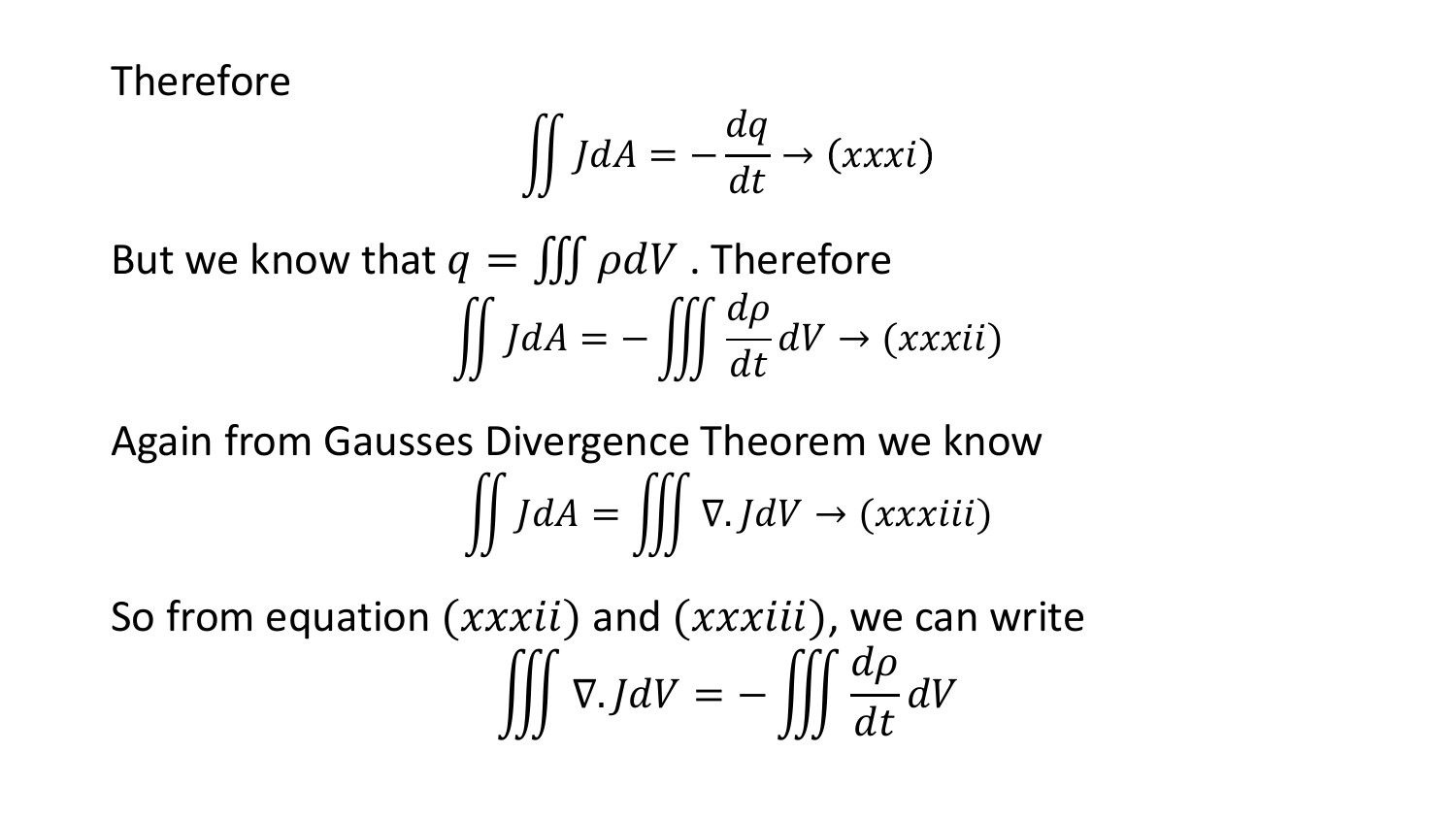$$
\implies \iiint \left(\nabla \cdot J + \frac{d\rho}{dt}\right) dV = 0
$$

$$
\implies \left(\nabla \cdot J + \frac{d\rho}{dt}\right) = 0 \to (xxxiv)
$$

This is the expression for Equation of Continuity. **Displacement Current:**

Ampere's circuital law says that

$$
\oint H dl = I \rightarrow (xxxv)
$$

But we know that current

$$
I = \iint J ds \to (xxxvi)
$$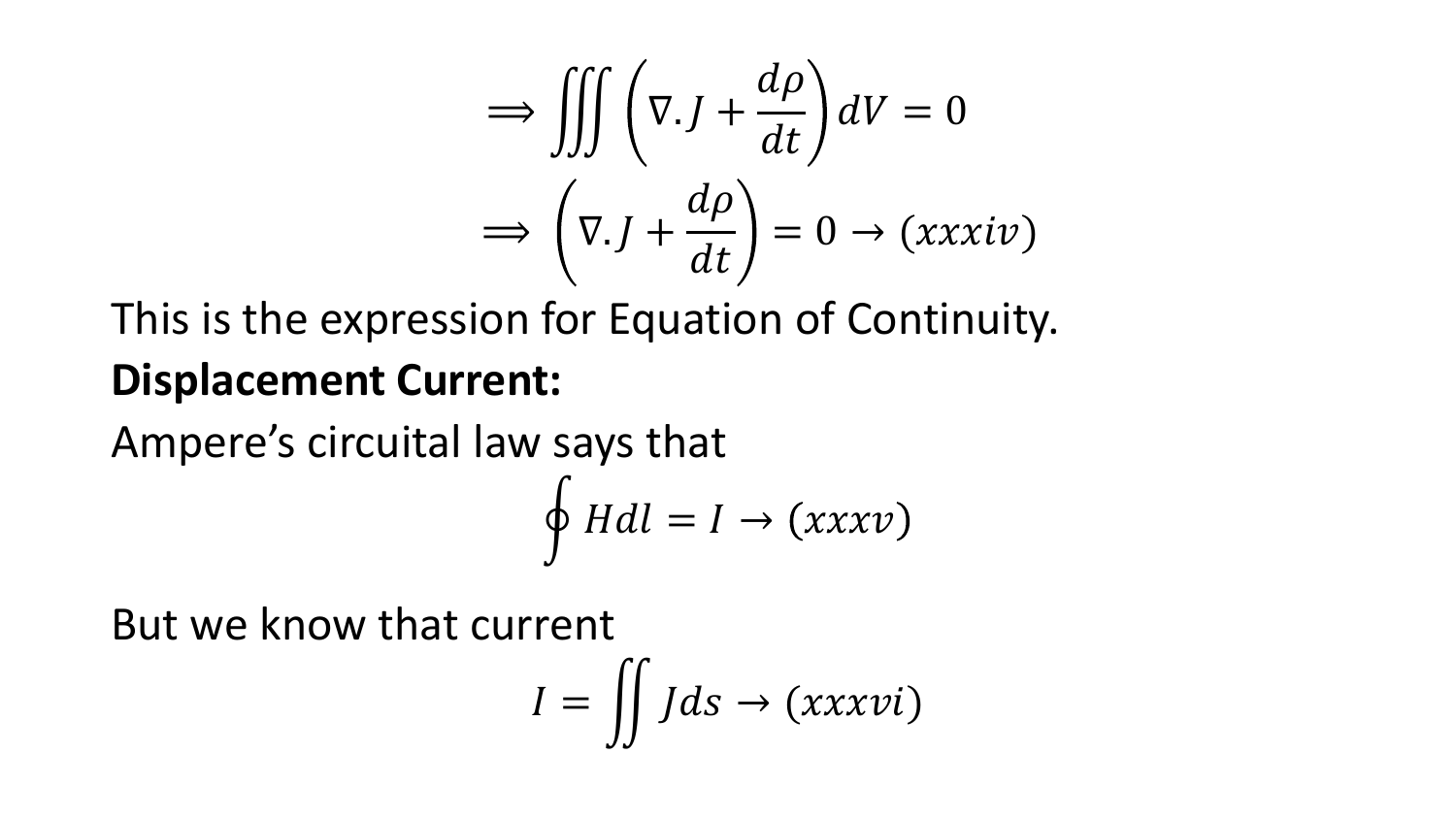From equation  $(xxxv)$  and  $(xxxvi)$  we get  $\oint H dl = \iint J ds \rightarrow (xxxvii)$ 

But theorem says that

$$
\oint H dl = \iint \nabla \times H ds \to (xxxviii)
$$

Comparing these two equations we get

$$
\iint \nabla \times H ds = \iint J ds
$$

$$
\iint (\nabla \times H - J) ds = 0 \to (xxxix)
$$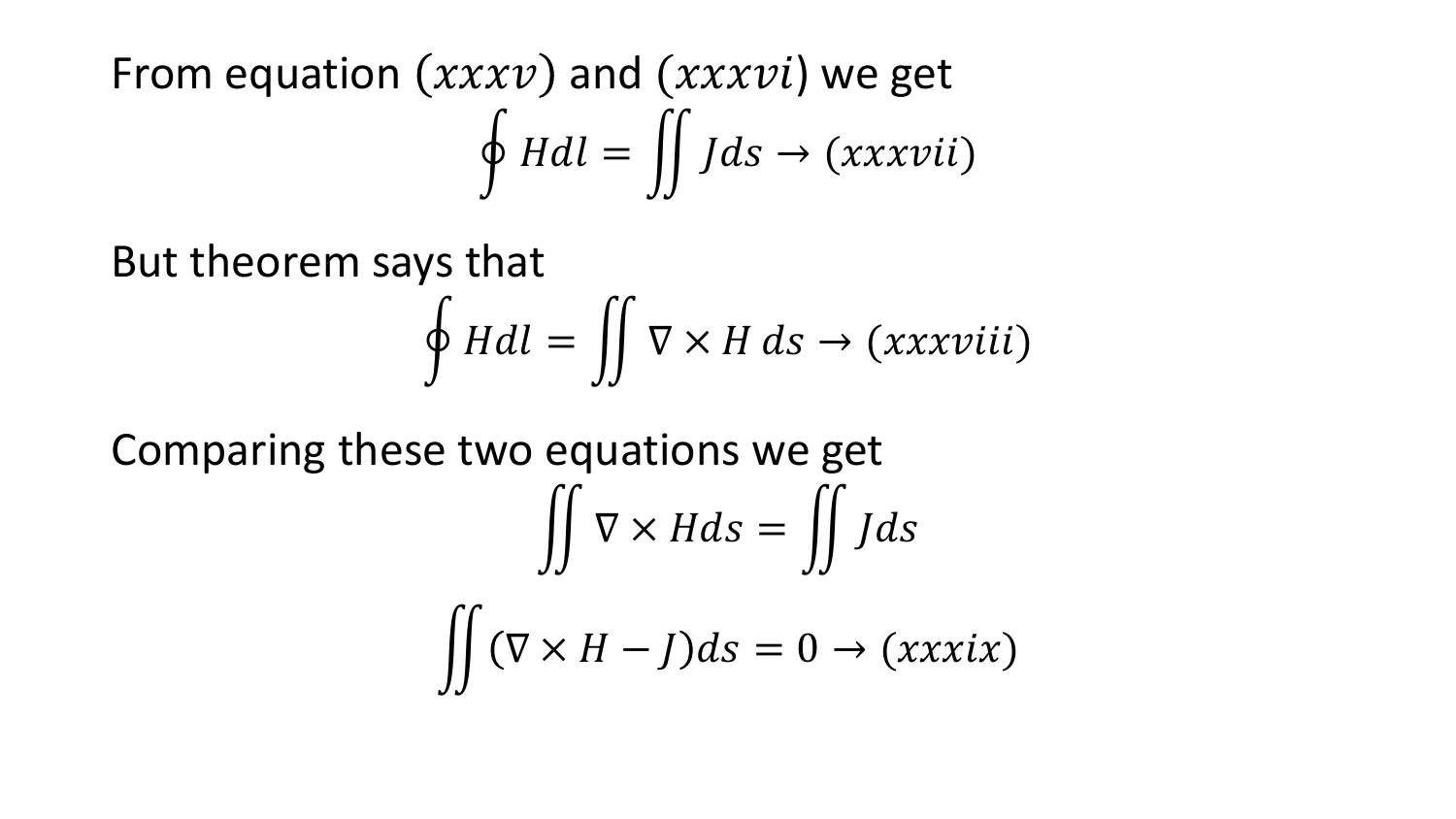#### As the surface is arbitrary therefore integral must vanish i.e.  $\nabla \times H - I = 0$  $\nabla \times H = J \rightarrow (xxxx)$

If this equation is to be examine for time varying field, since divergence of a curl of any vector is always zero therefore then  $\nabla \cdot (\nabla \times H) = \nabla \cdot I$  $\nabla$ .  $J = 0 \rightarrow (xxxxi)$ 

Again equation of continuity says that

$$
\nabla \cdot J + \frac{d\rho}{dt} = 0
$$
  

$$
\nabla \cdot J = -\frac{d\rho}{dt} \rightarrow (xxxxxi i)
$$

As from this equation  $\nabla J = 0$  only if  $\frac{d\rho}{dt}$  $dt$  $= 0.$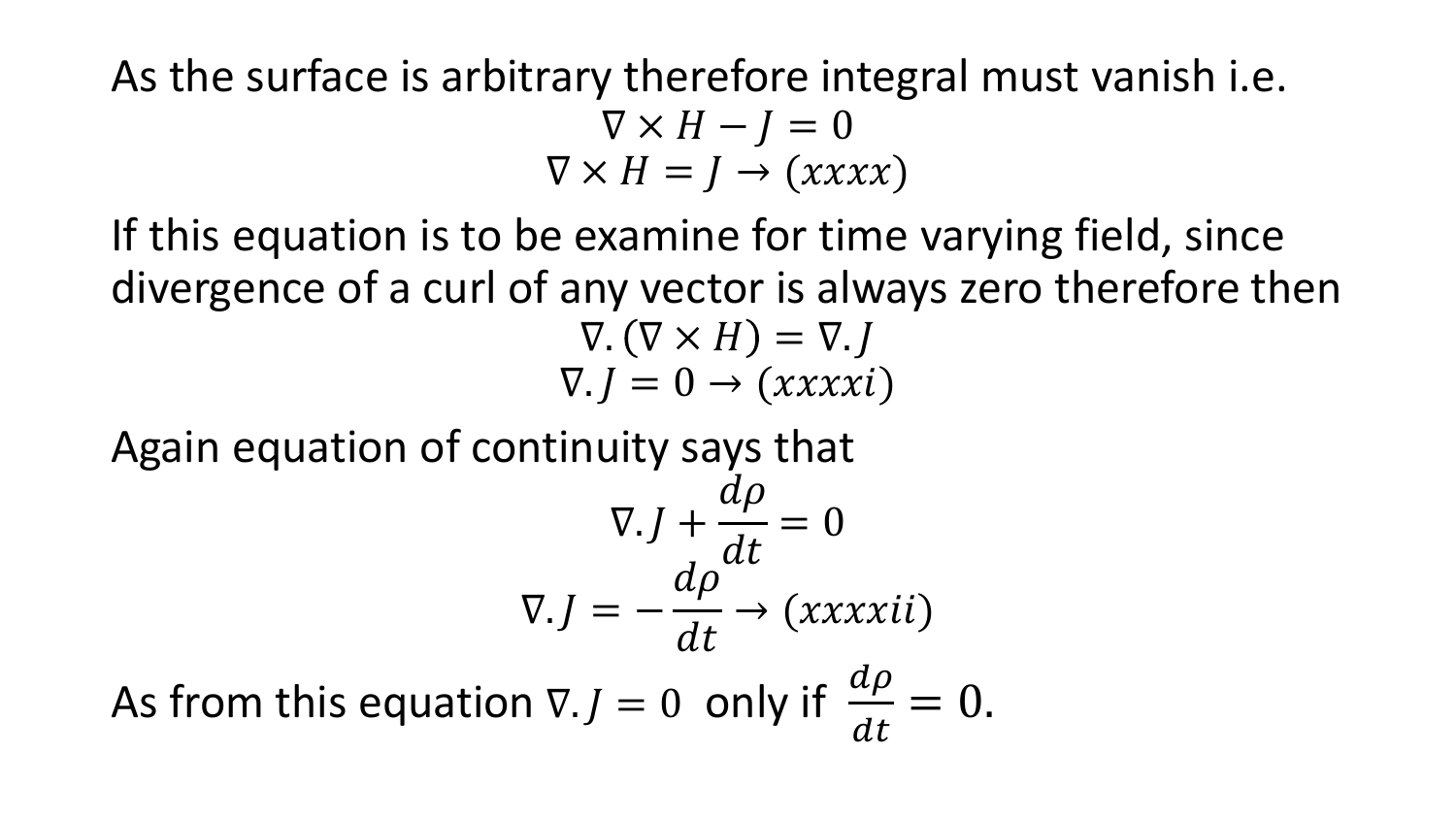Maxwell assumed that the definition of current density  $(I)$  is incomplete and hence  $J_d$  must be added to the it. Then total current density should be  $(J + J_d)$ . Thus  $\nabla \times H = I + I_d \rightarrow (xxxxiii)$ 

Taking divergence of this equation we get  $\nabla \cdot (\nabla \times H) = \nabla (I + I_d)$ 

But  $\nabla$ .  $(\nabla \times H) = 0$ , since divergence of any curl of any vector is always zero therefore

$$
\nabla (J + J_d) = 0 \rightarrow (xxxxiv)
$$
  
\n
$$
\nabla J + \nabla J_d = 0
$$
  
\n
$$
\nabla J_d = -\nabla J \rightarrow (xxxxv)
$$
  
\nBut we know  $\nabla J = -\frac{\partial \rho}{\partial T}$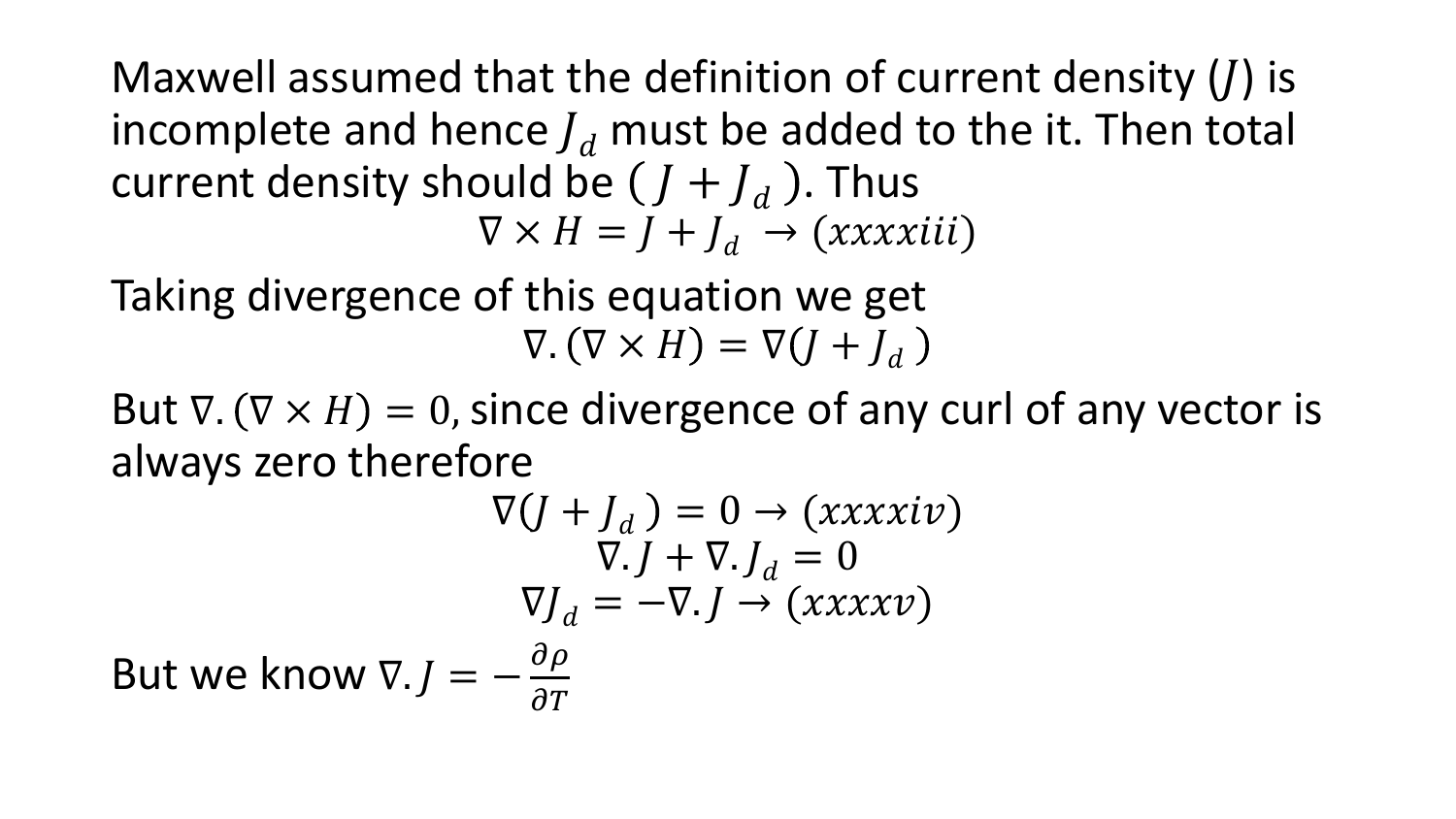#### Again Gauss's theorem in differential form gives  $\nabla D = \rho \rightarrow (xxxxvi)$

Therefore

$$
\nabla J_d = \frac{\partial}{\partial t} (\nabla D)
$$

$$
\nabla J_d = \nabla \left( \frac{\partial D}{\partial t} \right)^2 \rightarrow (xxxxvi)
$$

This equation gives

$$
J_d = \frac{\partial D}{\partial t} \rightarrow (xxxxvii)
$$

Therefore modified form of Ampere's law is  $\nabla \times H =$  $\partial D$  $\partial t$  $\rightarrow (xxxxvii)$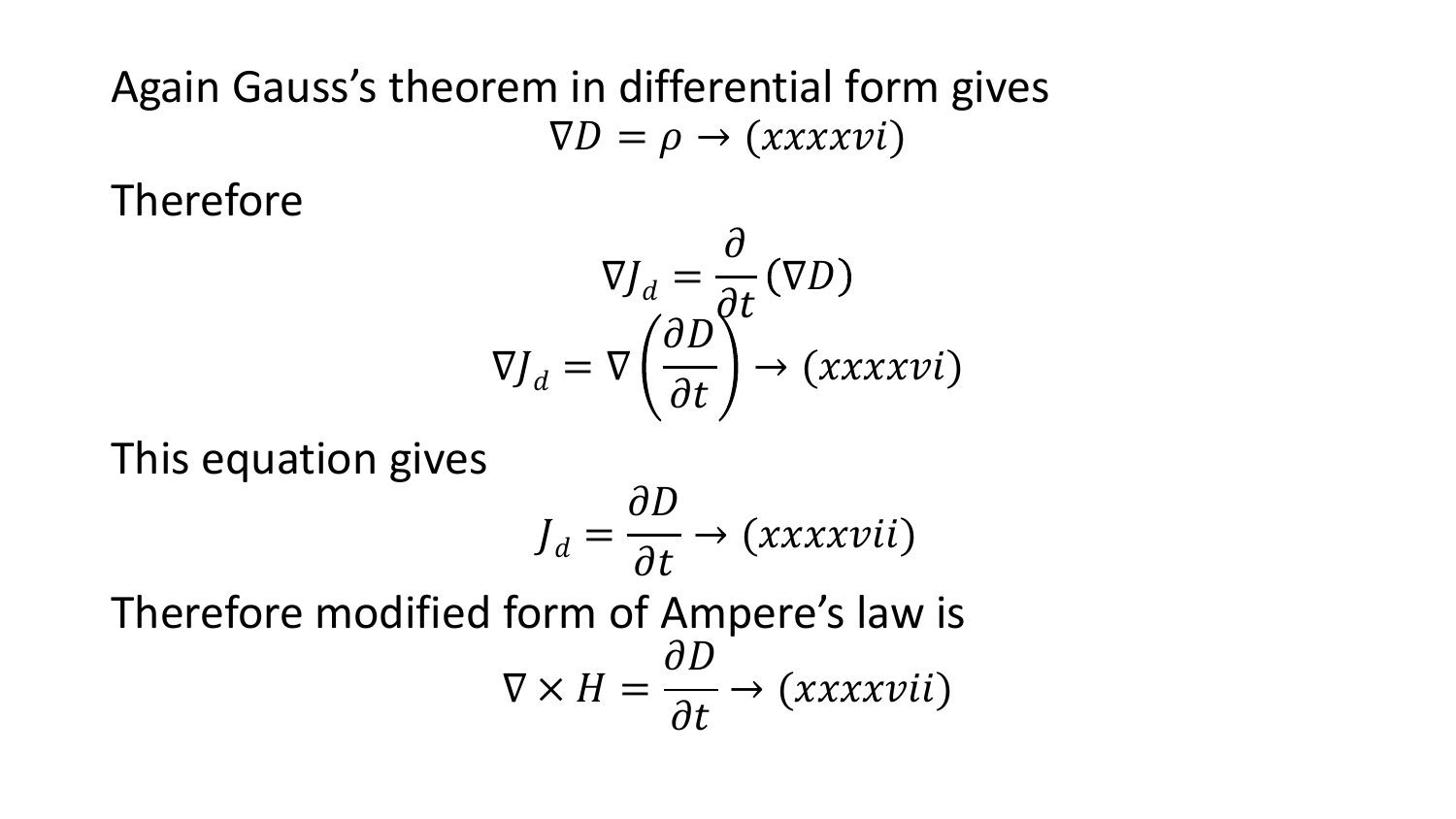So Maxwell added to Amper's law to include time vaying field is known as Displacement Current, because it arises when electric displacement vector  $D$  changes with time. By adding this term Maxwell assumed that this is as effective as conduction current for producing magnetic field.

## **Maxwell Equation:**

The basic laws of electricity and magnetism are (a)Gauss's theorem as applied to electric field  $\nabla$ .  $D = \rho \rightarrow (xxxxviii)$ 

Where  $D = \varepsilon E$ , where  $\varepsilon$  being the permittivity of the medium and  $E$  be the electric intensity.

(b)Gauss's theorem as applied to magnetic field  $\nabla$ .  $B = 0 \rightarrow (xxxxix)$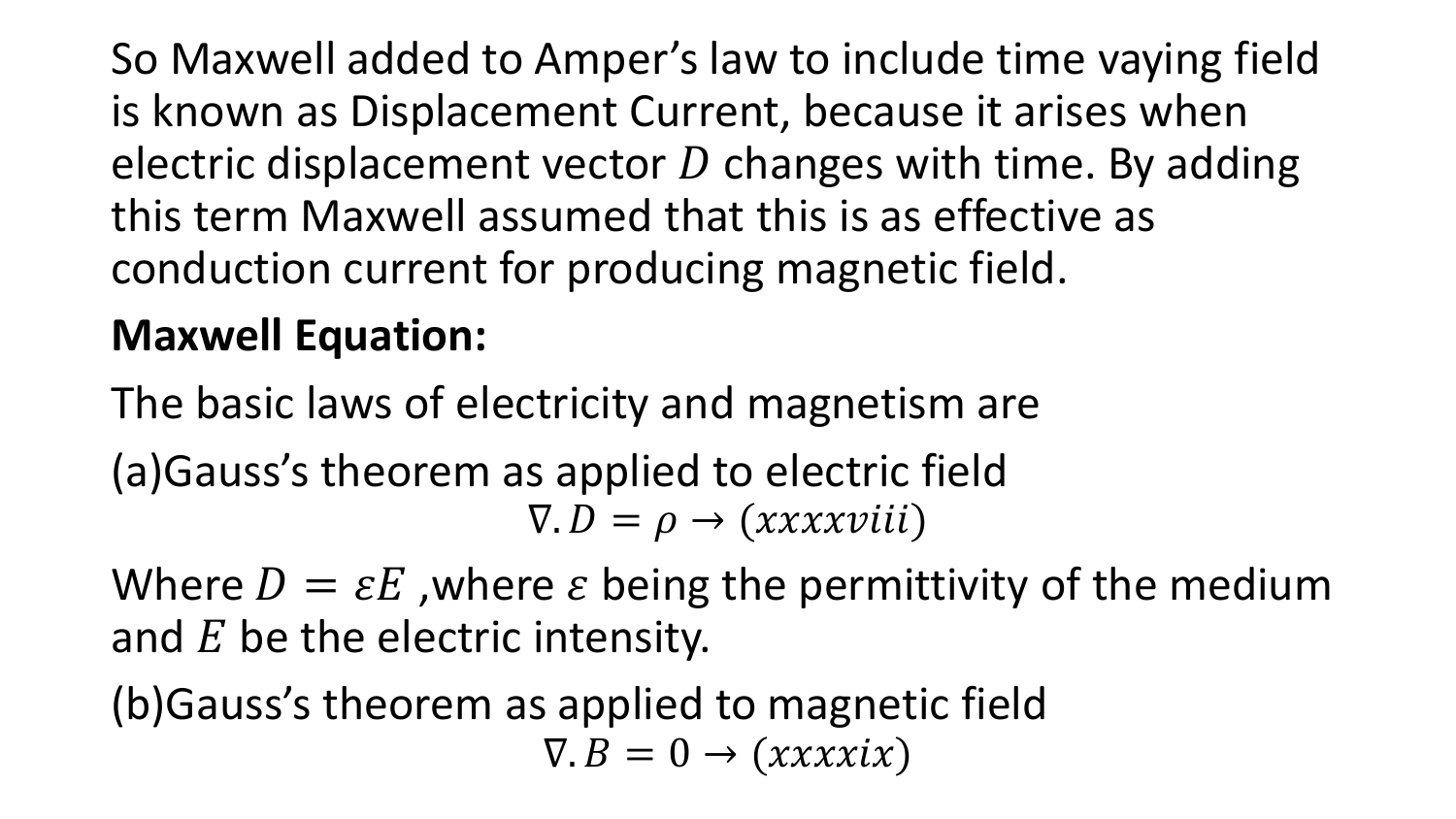Where  $B$  being the magnetic induction

(c)Faraday's law of induction

$$
\nabla \times E = -\frac{\partial B}{\partial t} \rightarrow (xxxxx)
$$

(d)Ampere's Circuital theorem

 $\nabla \times H = I \rightarrow (xxxxxi)$ 

Where  *being the current density* 

Now equation  $(xxxxviii)$ ,  $(xxxxix)$  and  $(xxxxx)$  are valid for both the static and dynamic fields. But Ampere's Circuital therorem is obtained from steady state observations so its validity for time varying fields have to be examined. Now taking divergence of both side of equation  $(xxxxxi)$ , we get  $\nabla(\nabla \times H) = \nabla I = 0$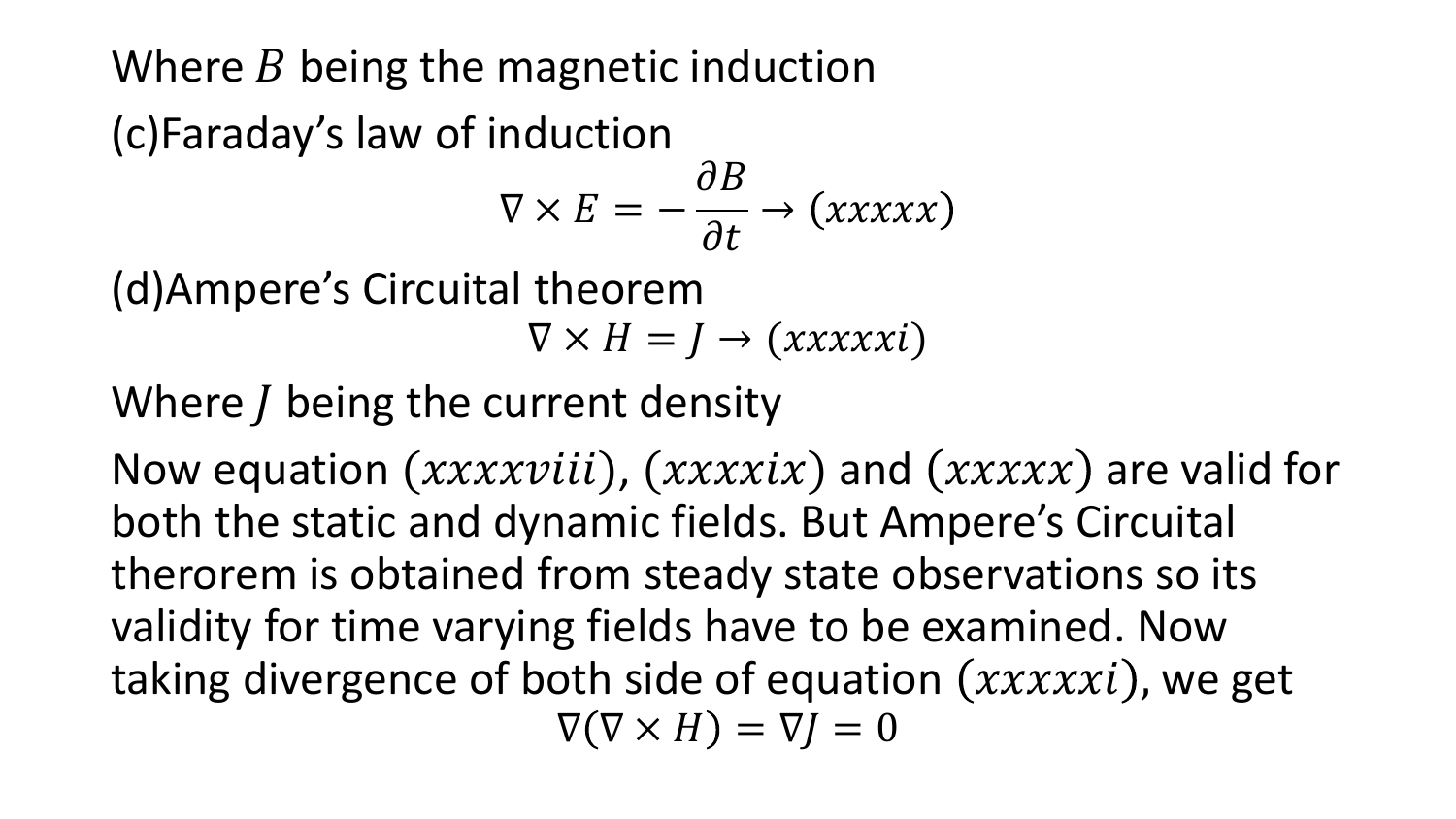The above equation is also true for steady field. Suppose the current changes with time. In this case the result is incompatible with the principle of conservation of energy i.e. the equation of continuity

$$
\nabla. J + \frac{\partial \rho}{\partial t} = 0 \rightarrow (xxxxxii)
$$

Maxwell said that the difficulty in case of time varying fields arose due to incomplete definition of the total current density. Now from equation  $(xxxxiii)$ 

$$
\nabla \cdot J = -\frac{\partial \rho}{\partial t} = -\frac{\partial}{\partial t} (\nabla D) = \nabla \left( -\frac{\partial D}{\partial t} \right)
$$

$$
\nabla \cdot \left( J + \frac{\partial D}{\partial t} \right) = 0 \rightarrow (xxxxx x i ii)
$$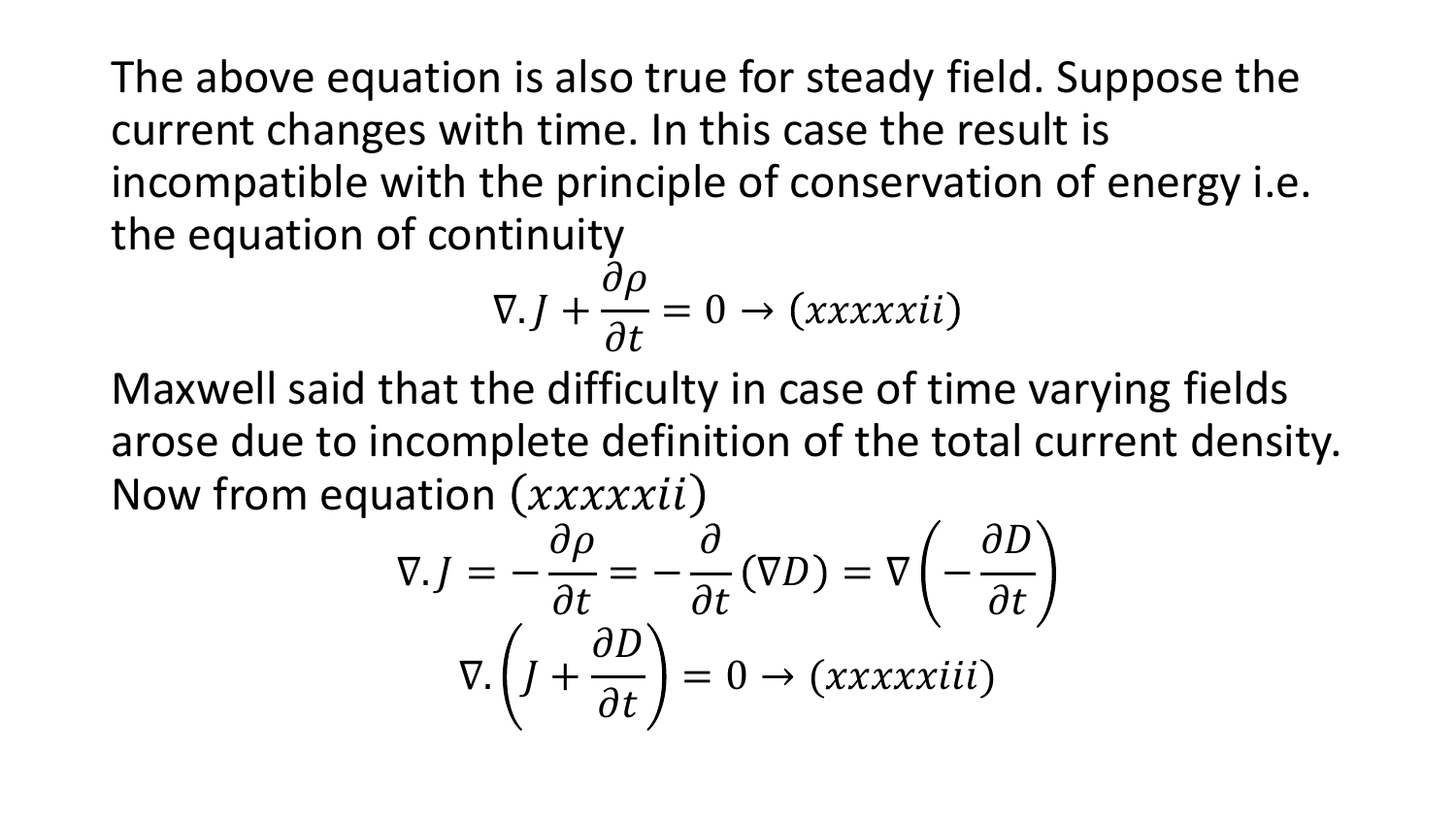Therefore  *in Ampere's Circuital Theorem must be replaced* by  $(J +$  $\partial D$  $\left(\frac{\partial D}{\partial t_1}\right)$  . Taking the above modification of circuital form of Ampere's law we can obtained  $\nabla. H = J +$  $\partial D$  $\partial t$  $\rightarrow (xxxxxiv)$ 

The vector is called conduction or charge transported current density and the second term arise from the variation of electric displacement with time is called displacement current density. Therefore the equations which the field vectors  $E$ ,  $B$ ,  $D$  and  $H$  satisfy are

$$
\nabla \cdot D = \rho \rightarrow (xxxxxv)
$$
  
\n
$$
\nabla \cdot B = 0 \rightarrow (xxxxxvi)
$$
  
\n
$$
\nabla \times E + \frac{\partial B}{\partial t} = 0 \rightarrow (xxxxxvii)
$$
  
\n
$$
\nabla \times H = J + \frac{\partial D}{\partial t} \rightarrow (xxxxxviii)
$$